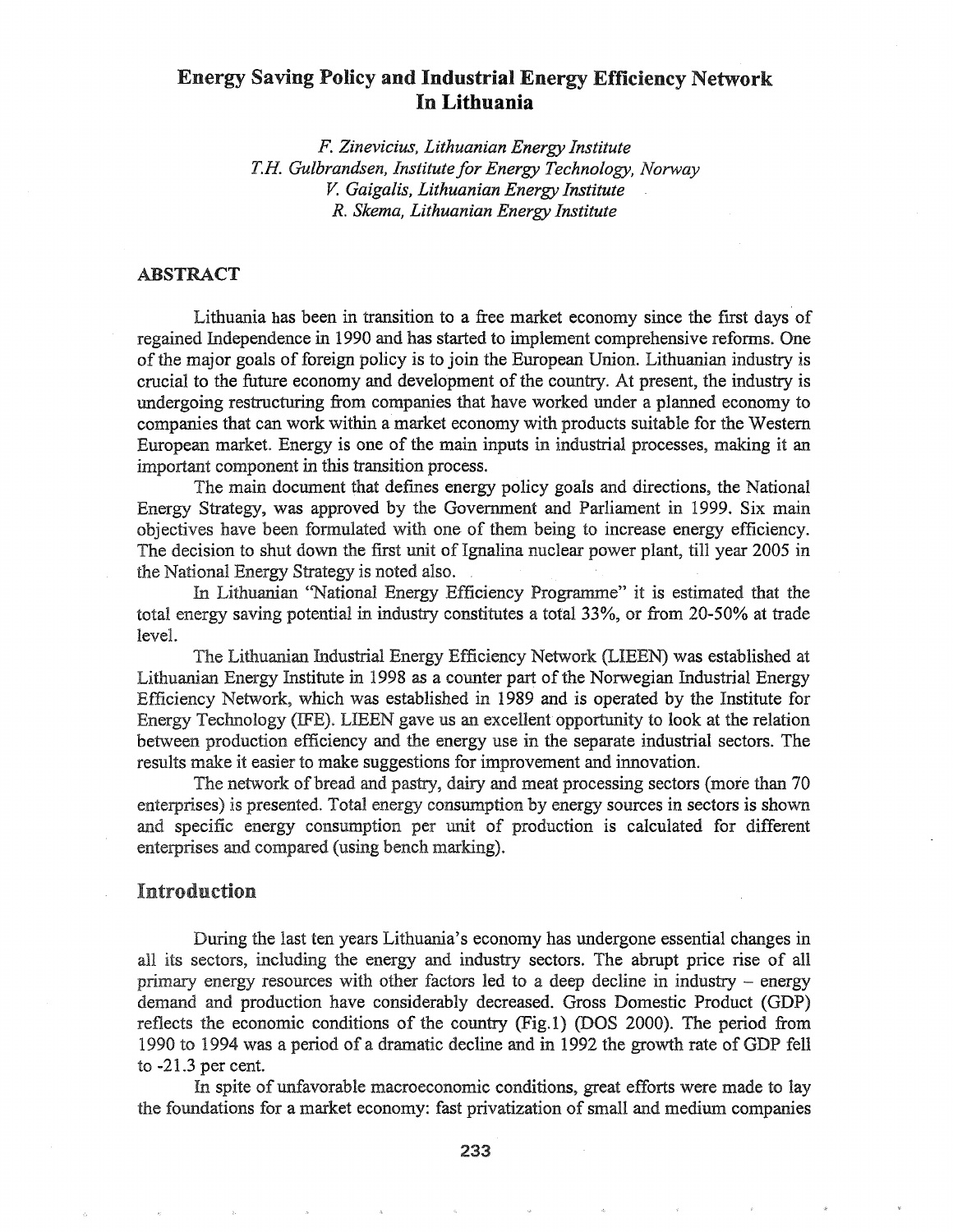and liberalization of the prices of almost all products and trade conditions. New laws were passed to promote the establishment of new private companies and to create conditions for investment. Therefore, the period from 1995 to 1998 was a period of recovery marked not only by the stabilization of the economy but also by its growth. In 1997, the rate of GDP growth was 7.3 per cent.

The financial crisis in Russia, which started at the end of 1998, influenced the stagnation of Lithuania's economy in 1999. The growth rate of GDP fall to -2.4 per cent. New Western markets softened this impact. Then in 2000 positive growth rate of GDP was reached 2.9 per cent.



**Figure 1. GDP Growth Rates in Lithuania** 

Energy intensity, i.e. energy consumption per unit of GDP, is one of the most important indicators for analysis of energy efficiency. This indicator can be expressed as gross consumption of primary (or final) energy per unit of GDP. In 1996, this indicator of primary energy intensity in Lithuania was 5.7 and indicator of final energy intensity 4 times higher than in the countries of EU. The indicator of final energy intensity is not completely accurate for comparing energy efficiency in developed countries and former centrally planned economies. High energy intensity in the former planed economies is partially determined by low levels of GDP. Net value of similar goods produced and especially of services rendered in these countries is much lower than developed countries. Given this, the Purchasing Power Parity (PPP) is used for setting GDP (Fig. 2) (LEI 2000).

### **Energy Saving Policy and Industry**

Lithuania inherited high energy intensity due to prior low incentives for energy saying, because consumers had decades of cheap energy. Now, energy efficiency must be a permanent objective of the Lithuanian energy policy.

National Energy Strategy (LEI 2000), the main document which defines energy policy goals and direction of its development, was approved by Parliament in 1994 and (revised) in 1999. The main objectives of the Strategy include the principles of the energy policy formation of the EU and individual Member States. These are: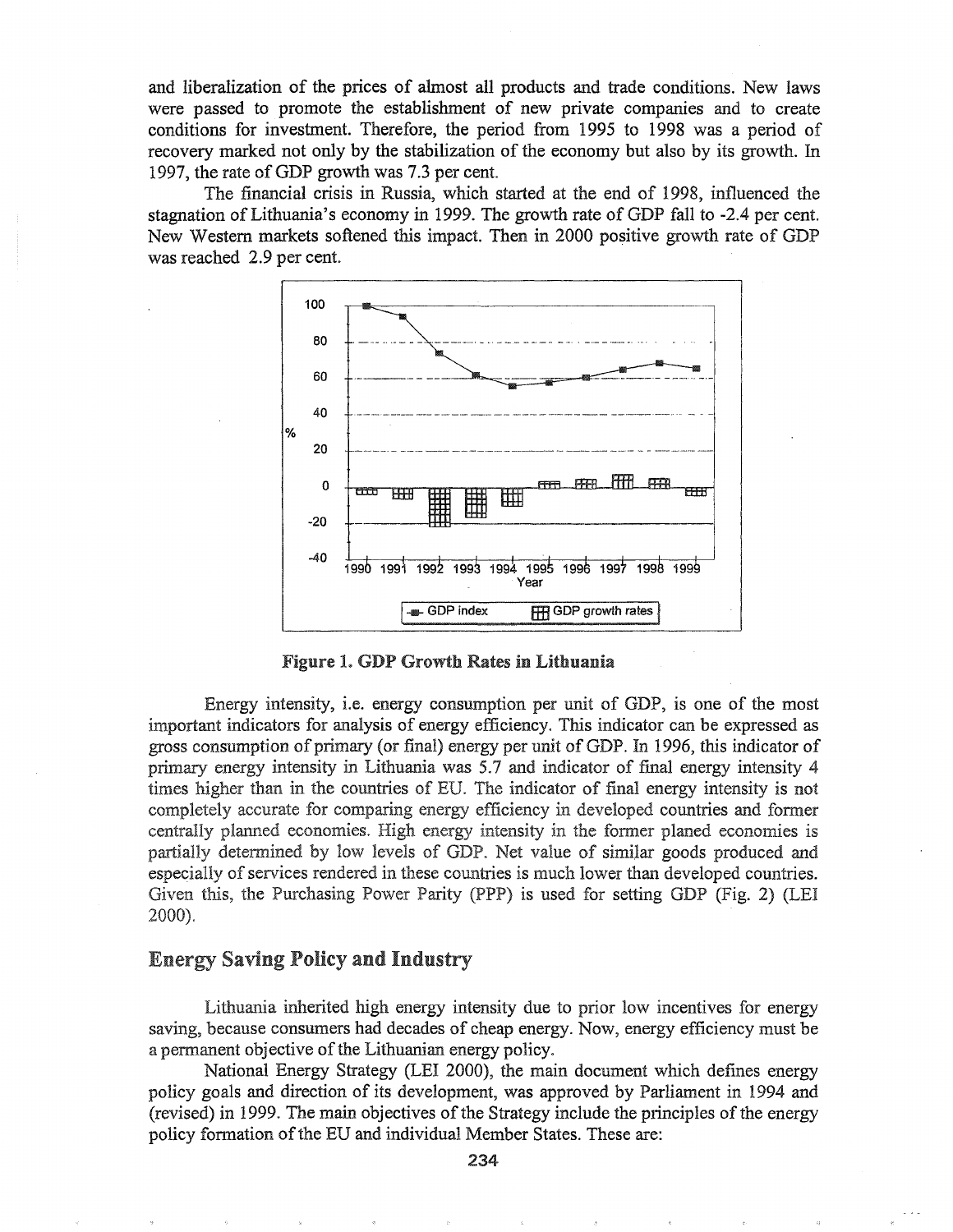- 1. Reliable and safe energy supply with least costs;
- 2. Energy efficiency enhancement;
- 3. Improvement of the energy sector management, and implementation of market economy principles in the energy sector;
- 4. Reduction of the negative impact upon environment; assurance of nuclear safety requirements:
- 5. Integration of the Lithuanian energy sector into the energy system of the European Union;



6. Regional co-operation and collaboration.

Figure 2. Final Energy Intensity in Lithuania and EU Countries (toe -- tons oil equivalent/thousand 1990 USD PPP)

The National Energy Efficiency Programme (NEEP) was approved by the Government in 1992 and (revised) in 1996. The total increase in energy efficiency is measured by the reduction in energy intensity (MOE 1996).

Total final energy consumption in Lithuania decreased from 450PJ (Peta Joules) in 1990 to  $\sim$ 200PJ in 1998 (recession of production due to lost market). The main consumers are: household  $\sim$  62PJ, transport  $\sim$  50PJ, industry  $\sim$  45PJ (Fig. 3) (DOS 1999). In 1990, final demand in industry was 161PJ (36% of total consumption), household 82PJ(18%), transport 72PJ (16%). Thus energy demand in industry decreased during transformation period by 4 times, while in household and transport only 1.4 times.



Figure 3. Final Energy Consumption in Branches of Economy

When analyzing final consumption of different energy carriers within industry (Fig. 4) (DOS 1999) it is evident, that in period from 1990 to 1994 the final heat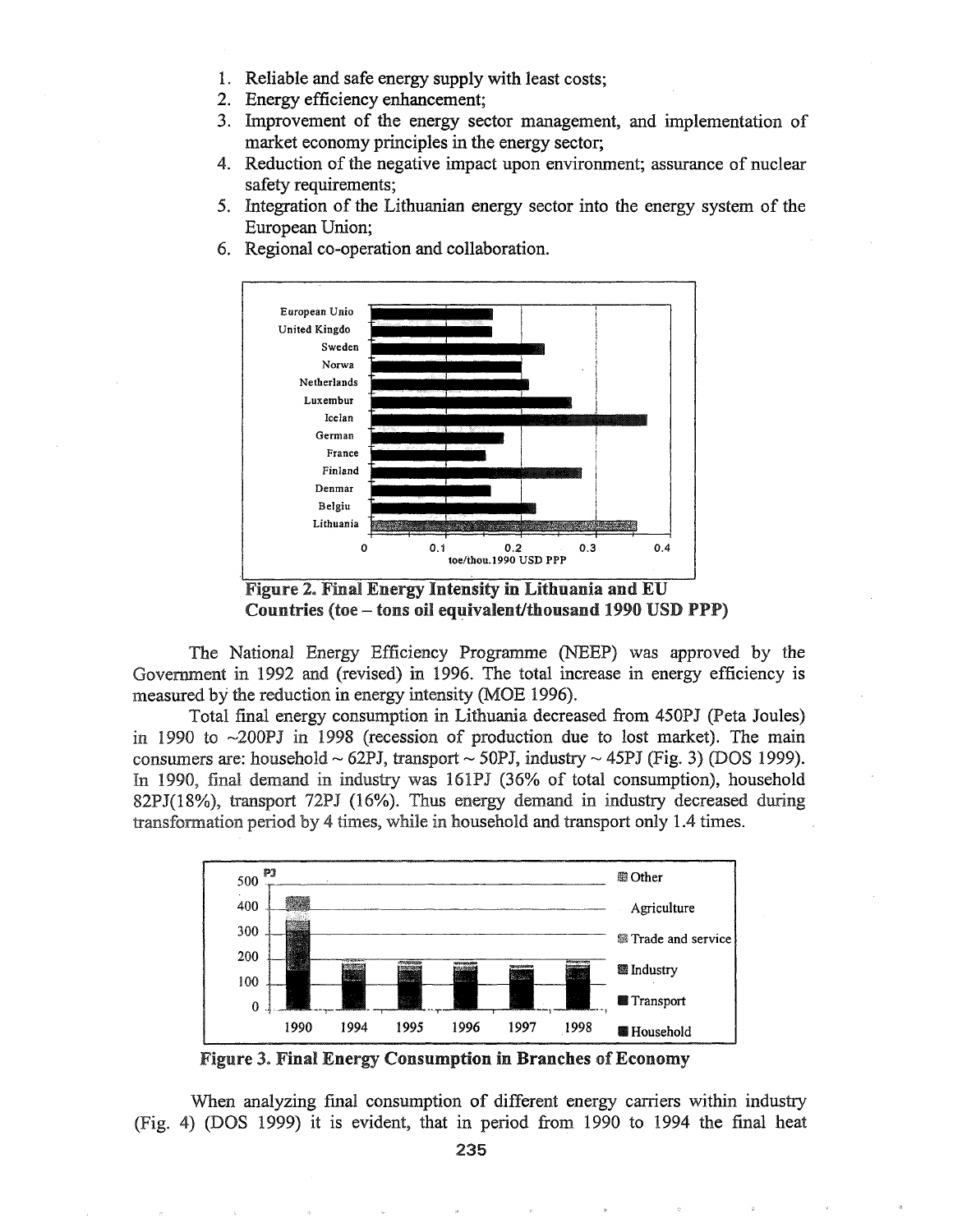consumption decreased more than  $3$  times, final electricity  $-$  more than  $2$  times, oil products more than 7 times, natural gas  $-$  by 2 times. In period from 1994 to 1998 the main energy source was heat  $19 - 21PI (42 - 46%)$ , electricity  $10 - 11PI (22 - 25%)$ , oil products  $6 - 7PJ (15 - 16\%)$ , and natural gas  $5 - 6PI (13 - 15\%)$ .



Figure 4. Energy and Fuel Demand in Industry

The main goal of the industrial policy (MOE 1999) is higher industrial efficiency and competitiveness due to the introduction of state-of-the-art technologies and high quality production. The principle prerequisites to this end are the promotion of investment into industry and the attraction of foreign direct investment into Lithuanian economy, thus the introduction of the most advanced technologies and innovations.

In 1998, the manufacturing industry enjoyed over 75.4 per cent of private capital (17.5 per cent foreign capital included), which produced about 86 per cent of industrial production. Industry was based upon 2500 public and private companies, which produced about 90 per cent of quarrying and manufacturing industries production. More than 60 per cent of enterprises had reorganized their production, changed their product lines, improved quality and strengthened their position in domestic and foreign markets.

Active innovative restructuring of industry has been chosen as the method for implementing the industrial policy goals.

Two categories of companies can be seen in terms of restructuring. These are:

- Enterprises previously incorporated in the USSR military complex (electronics, electrical engineering, machinery construction industries). These have encountered difficulties under market conditions.
- Enterprises, which were able to solve their restructuring problems without much interference of the state, moreover, they were able not only to survive, but also to grow (food, lightning products, chemical and furniture industries).

In respect to the first group, EU recommended a safeguard policy that reflected the necessity to rapidly direct inefficiently used resources to more effective areas.

In 1998, the structure of manufacturing industry (production 20.1 billion Lt  $(1USD = 4Lt)$ ) was: food  $- 29\%$ , textiles  $- 17\%$ , oil processing  $- 16\%$ , machinery  $- 13\%$ , chemistry  $- 9\%$ , wood products  $- 9\%$ , building materials  $- 4\%$ , other  $- 3\%$ . Shares of expenses for energy in these sectors presented in figure 5. (DS 1999).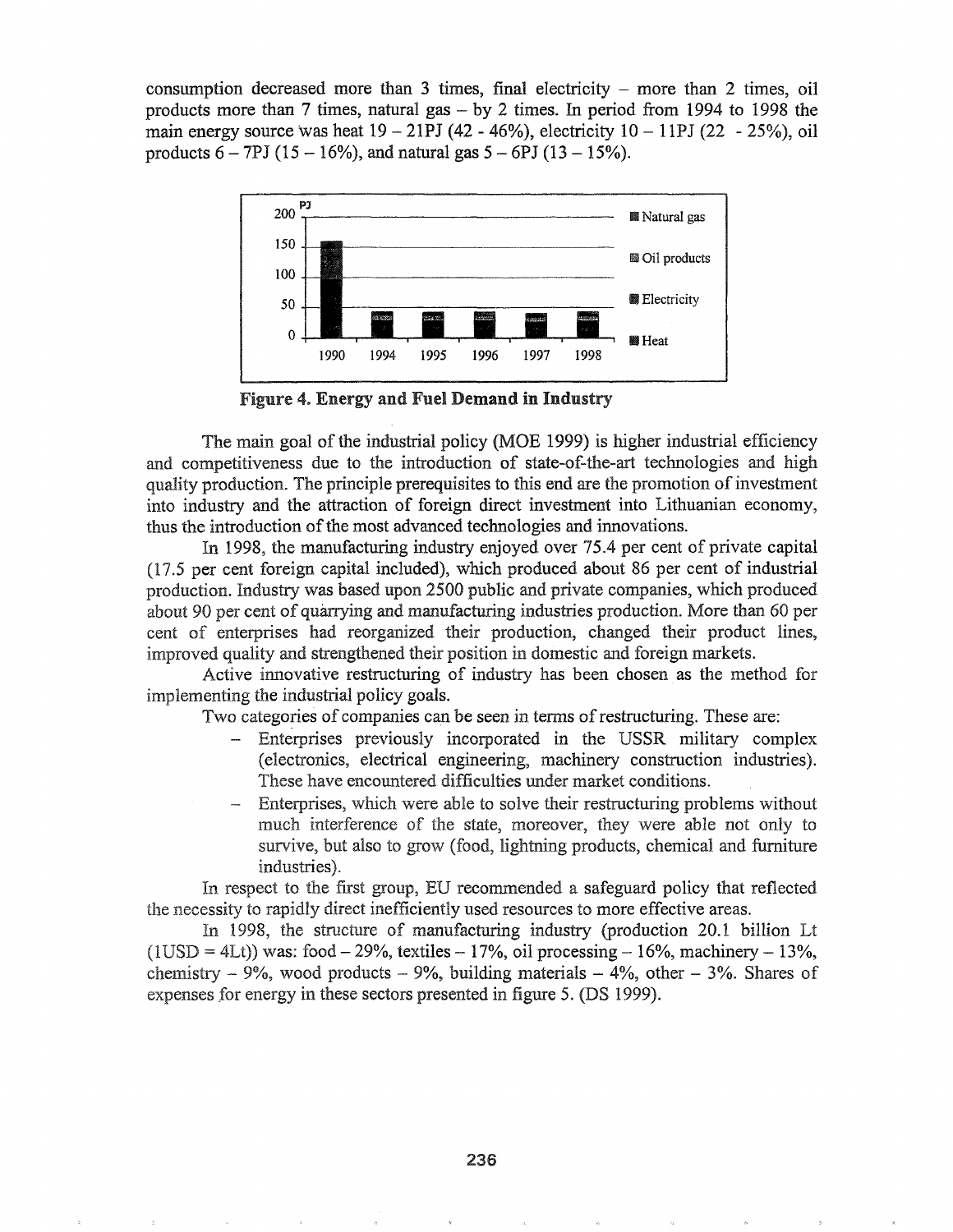

Figure 5. Distribution of Expenses for Energy in Manufacturing  $(1.48$  billion Lt)

In 1999 the primary foreign investment in Lithuanian manufacturing came from: Switzerland 14.8%, Denmark 13.9%, USA 12.7%, Germany 10%, Sweden 9%. Foreign investments total 2.7 billion Lt/year. Gross domestic product at current prices was 42.6 billion litas (Lt).

### Industrial Energy Efficiency Network

The technology in industrial processes within Lithuanian are changing rapidly and becoming more complicated. Highly qualified personnel will be needed at all levels in manufacturing to achieve cost-efficient output. Both sophisticated technology and skilled personnel will be needed for Lithuania to meet the challenge from international and domestic competitors in the years to come.

At the end of 1998, the Secretariat of Lithuanian Industrial Energy Efficiency Network, with support from Norwegian Institute for Energy Technology, was established at the Lithuanian Energy Institute. The activities of the Secretariat are supported by the Ministry of Economy, the Energy Agency, and the Confederation of Lithuanian Industrialists. (Fig.6).

. Network is the counterpart of the Norwegian Industrial Energy Efficiency Network, which was established in Norway in 1989, and is operated by the Institute for Energy Technology. The number of member sectors is 13 and it comprises approximately 530 individual member companies in Norway.

Such networks have been successfully established in several countries of Europe: Austria, Greece, Portugal, Spain (initiative was taken by IFE in 1995, THERMIE - B project) and in Latvia.

The LIEEN was founded on the idea to sectorise the industry and focus on similar problems in similar industrial sectors. This gave us an excellent opportunity to look at the relation between production efficiency and the energy use. The results make it easier to motivate for improvement and innovation.

Network implementation started with the largest industry  $-$  Manufacture of food and beverages. Food and beverage manufacturing is over 30% all industrial production. The first phase selected the Bread and Pastry, Dairy, and Meat processing sectors, predominant sectors in this industry. Jointly with the Institute for Energy Technology, three seminars have been arranged: for bakeries (28 October 1998), for the dairy sector (10 February 1999) and for meat processing (27 April 1999).

LIEEN now comprises 74 companies.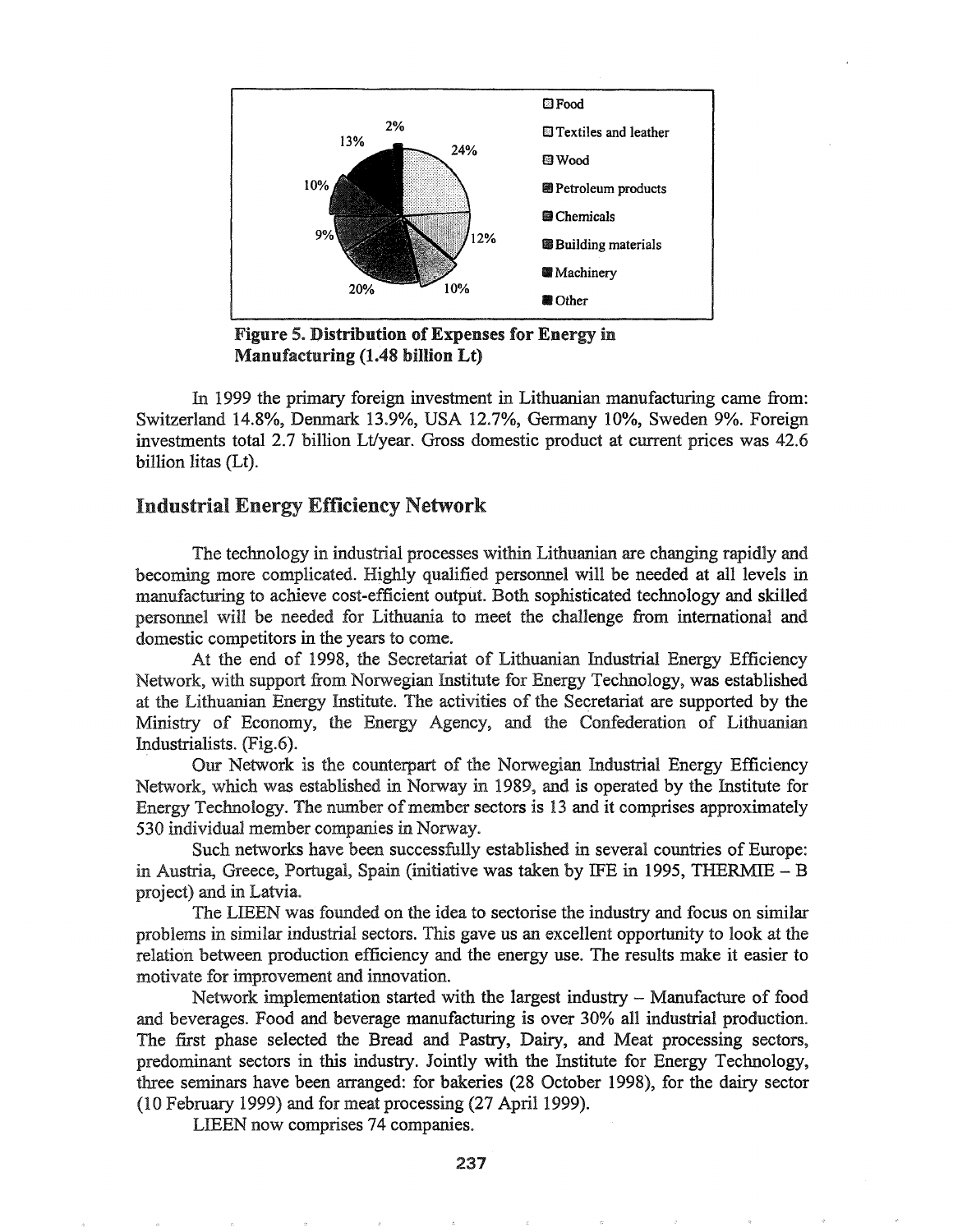

Efficiency Network (LIEEN)

### **IEEN of Bread and Pastry Enterprises**

During one year period, 37 enterprises joined the Network. The Network covers more than 30 Lithuanian towns as it is shown in the Lithuanian map (Fig. 7). Total energy consumption in these enterprises was 150GWh per year. In 1997, bakeries consumed mostly natural gas  $-36.5\%$  and oil products  $-26.6\%$  (Fig.8). Heat energy share was 14.6% while electricity was 13.8% (Gaigalis, Zinevicius and Skema 2000). In Norway bakeries are using mainly electricity  $-76\%$  and oil products  $-20\%$  (IFE 1997; IFE 1998).

The specific energy consumption in Lithuanian enterprises has wide range variations from  $0.4$  up to  $3.5$  kWh per kg of bread production (Fig. 9). The specific energy consumption in Norwegian bakeries was from  $0.25$  up to  $1.35$  kWh/kg. On the average, the specific energy consumption in Lithuanian bakeries is  $2 - 3$  times higher than in Norway.

few Lithuanian enterprise were selected to undergo energy audits, so-called "walk-through audits". At each enterprise the energy audit was carried out in order to identify the major energy saving opportunities. Special attention in the audits was given to processes and equipment where it was anticipated to identify the most feasible energy savings. Each energy audit was described in a report. The audits were carried out together with Norwegian and Danish auditors. Owners of enterprises must take the following actions, as search for finances and implementation of energy saving proposals.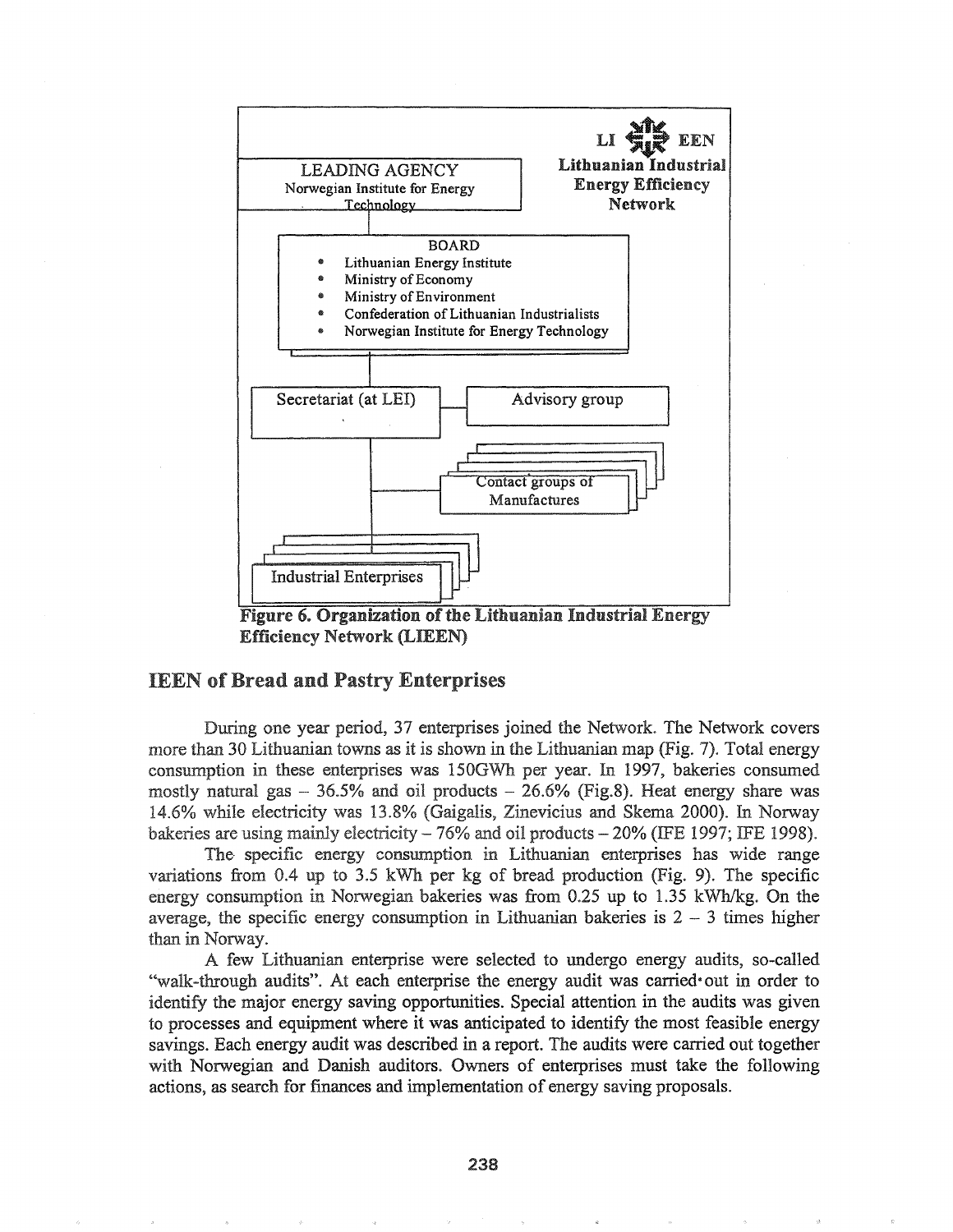

**Figure 7. LIEEN of Bread and Pastry Enterprises** 



**Figure 8. Percent Share of the Most Common Energy Sources in Bread and Pastry Enterprises - Members of LIEEN** 



Figure 9. Specific Energy Consumption in Bread and Pastry Enterprises - Members of LIEEN. (The numbers on the x-axis represent the individual member enterprises in the Network.)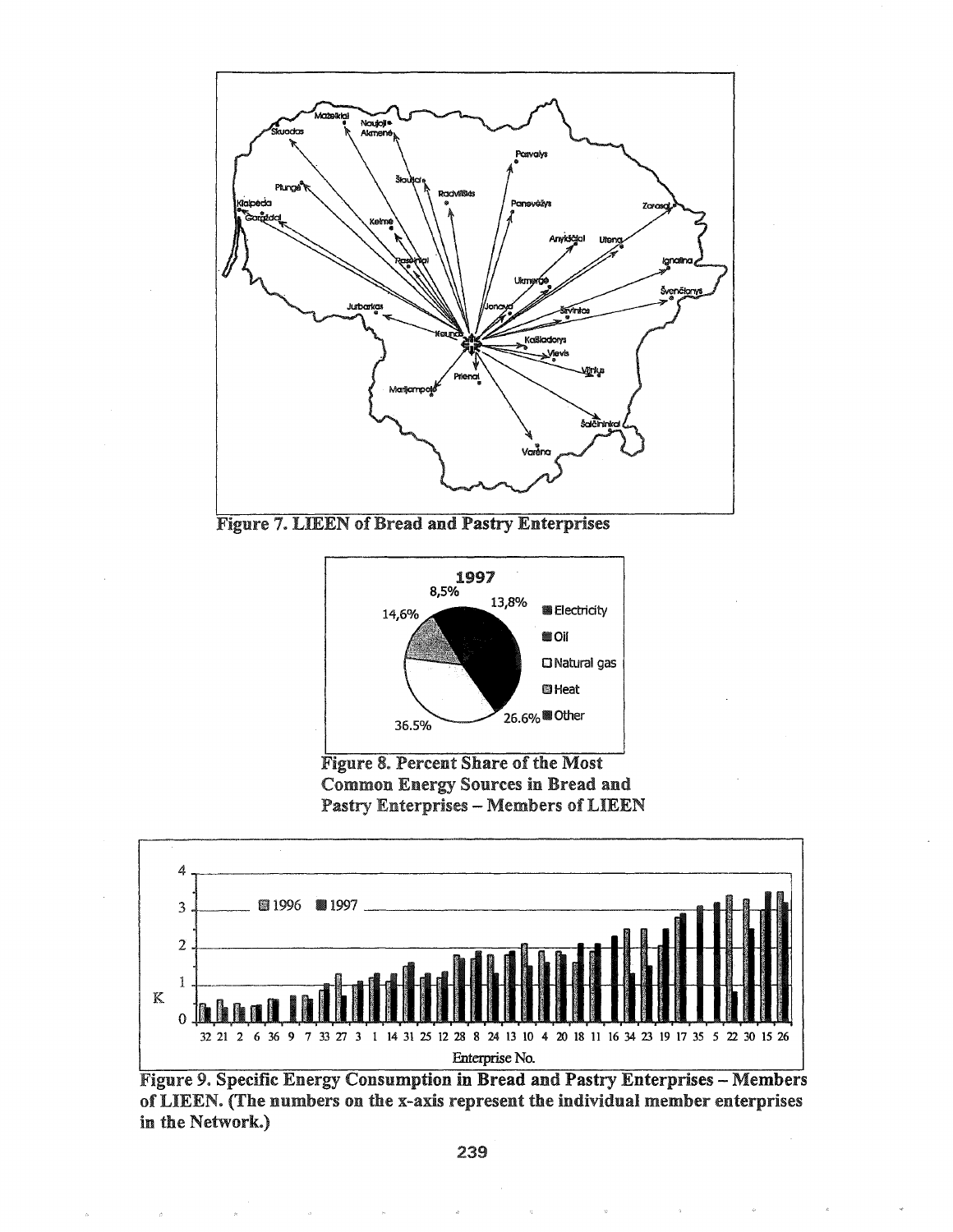#### **IEEN of Dairy Enterprises**

Volume of dairy product (milk) decreased more than 1.5 one-third, from 2900 thousand tons in 1991 to 1900 thousand tons in 1997. The Lithuanian dairy industry is going through a reduction process preparing the business for increasing competition with many actors in the decreased market.

Till September of 1999, 23 dairies were registered as members ofLIEEN (Fig.lO). Total energy consumption in these enterprises was 430 GWh in 1997 and in 1998. Figure 11 shows the percentage of the most common energy sources: oil products  $(32 - 34\%)$ , natural gas (24%), electricity (17%), and heat from District Heating (15%) for the dairy industry.



Figure 10. LIEEN of Dairy Enterprises



Figure 11. Percent Share of the Most Common Energy Sources in Dairy **Enterprises - Members of LIEEN**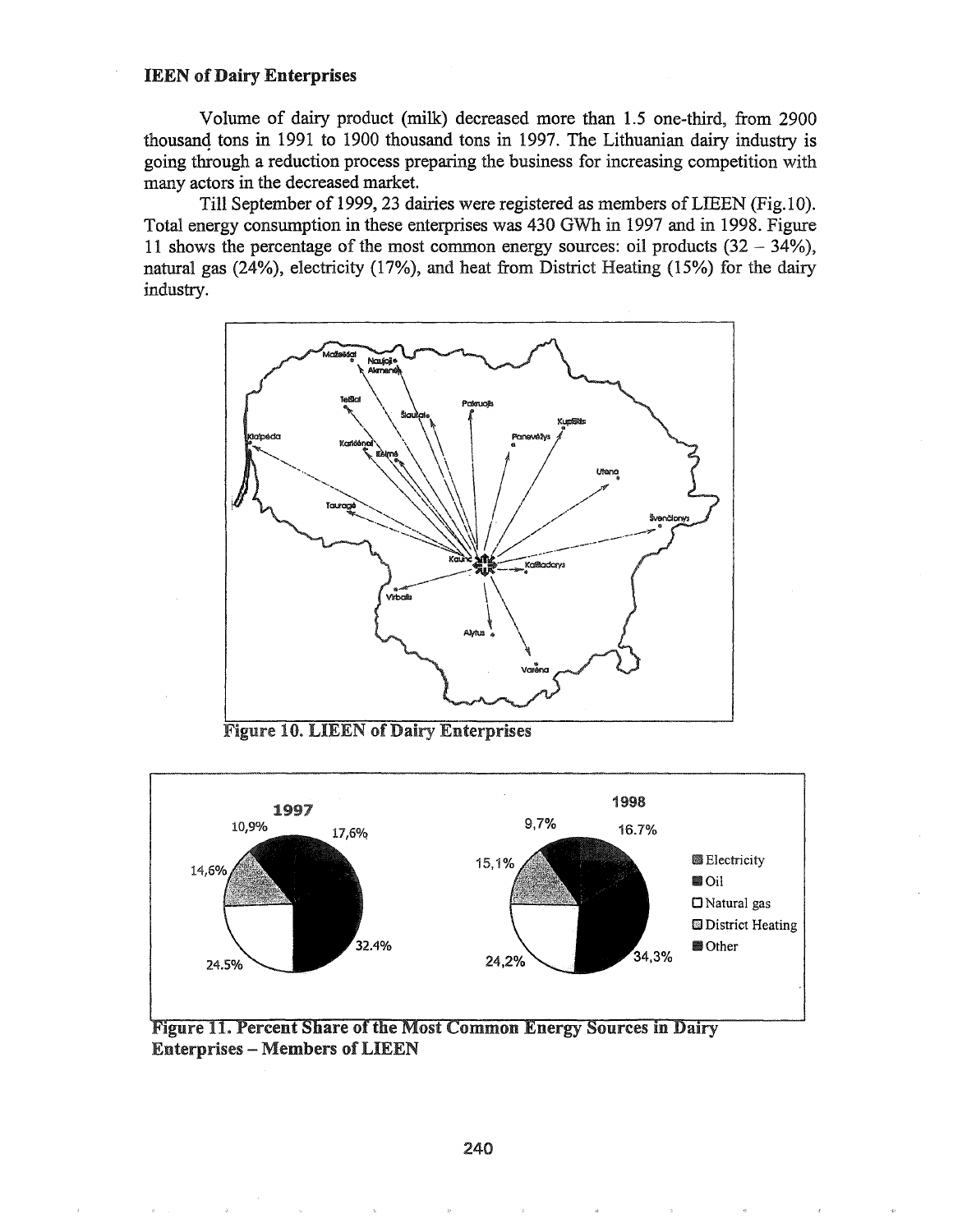In Norway the consumption of electricity and oil products reflects the prices of energy source. So, electricity share could be more than 70% if it is enough rain water for hydro power stations and only 50% in unfavorable case. Correspondingly, the share of oil products could be 20 or 40% (IFE 1997; IFE 1998).

Benchmarking figures could be produced by the use of two different methods: energy consumption over treated milk volume or energy consumption over weighted production. The second new method, in accordance with Norwegians, shows a decrease in specific energy consumption varying from 6 to 12% for five main groups of products.

The results of calculations of specific energy consumption in Lithuanian dairies presented in Fig. 12. Variations covers interval from 0.1 to 0.65 kWh per kg of produced milk. Norwegian data are from 0.08 to 0.3. On the average the specific energy consumption in Lithuanian dairies is 1.5 times higher than in Norwegian ones.



Figure 12. Specific Energy Consumption in Dairy enterprises - Members of LIEEN. (The numbers on the x-axis represent the individual member enterprises in the Network.)

#### **IEEN of Meat Processing Companies**

The Lithuanian meat industry slaughtered 200 000 tons in 1998, the same volume as Norway. Yet, in 1991 the Lithuanian meat industry produced 450000 tons. In 1998, the main kinds of production were: pork (44%), beef (42%), and fowl (13%) (DS 1999).

As of September, 2000 there were 16 enterprises within the Network (Fig.13). The energy consumption is distributed between specific electricity uses like motors, lighting, and energy used for production of hot water. Steam is also used for heating and ventilation. Total energy consumption was 140 GWh per year. In 1998 the sector used natural gas, electricity, and oil products: 29%, 29%, 21% respectively. The share of district heat was 18%. (Fig.14). As a comparison, the Norwegian meat industry used: electricity at 77%, oil products at 19%, and natural gas, and other at 4% in 1997 (IFE 1997; IFE 1998).

Fig. 15 shows energy consumption per slaughtered and produced kg of meat. The weighted average was  $\sim 1.7$  kWh per kg (ranging from 0.4 to 4.2 kWh per kg). Norwegian weighted average for 1997 was 1.2 kWh per kg.

As in bakeries, energy audits where carried out in dairies and meat industry companies. Energy saving proposals has been selected for each company with indication of energy saved, money saved, investment, and payback time.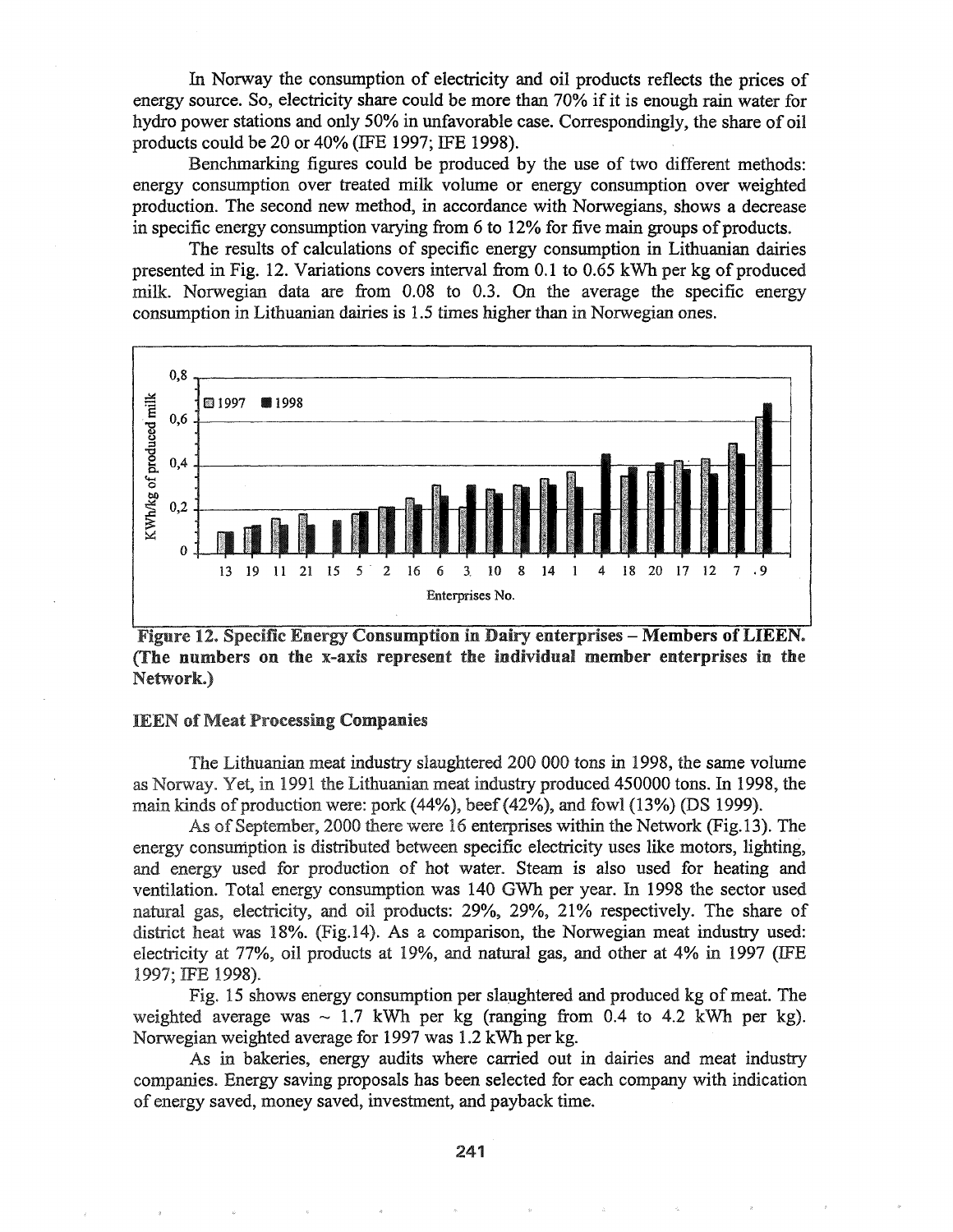

**Figure 13. LIEEN of Meat Processing Enterprises** 



Figure 14. Percent Share of the Energy Sources in Meat Processing **Enterprises - Members of LIEEN** 



**Figure 15. Specific Energy Consumption in Meat Enterprises - Members** of LIEEN. (The numbers on the x-axis represent the individual member enterprises in the Network.)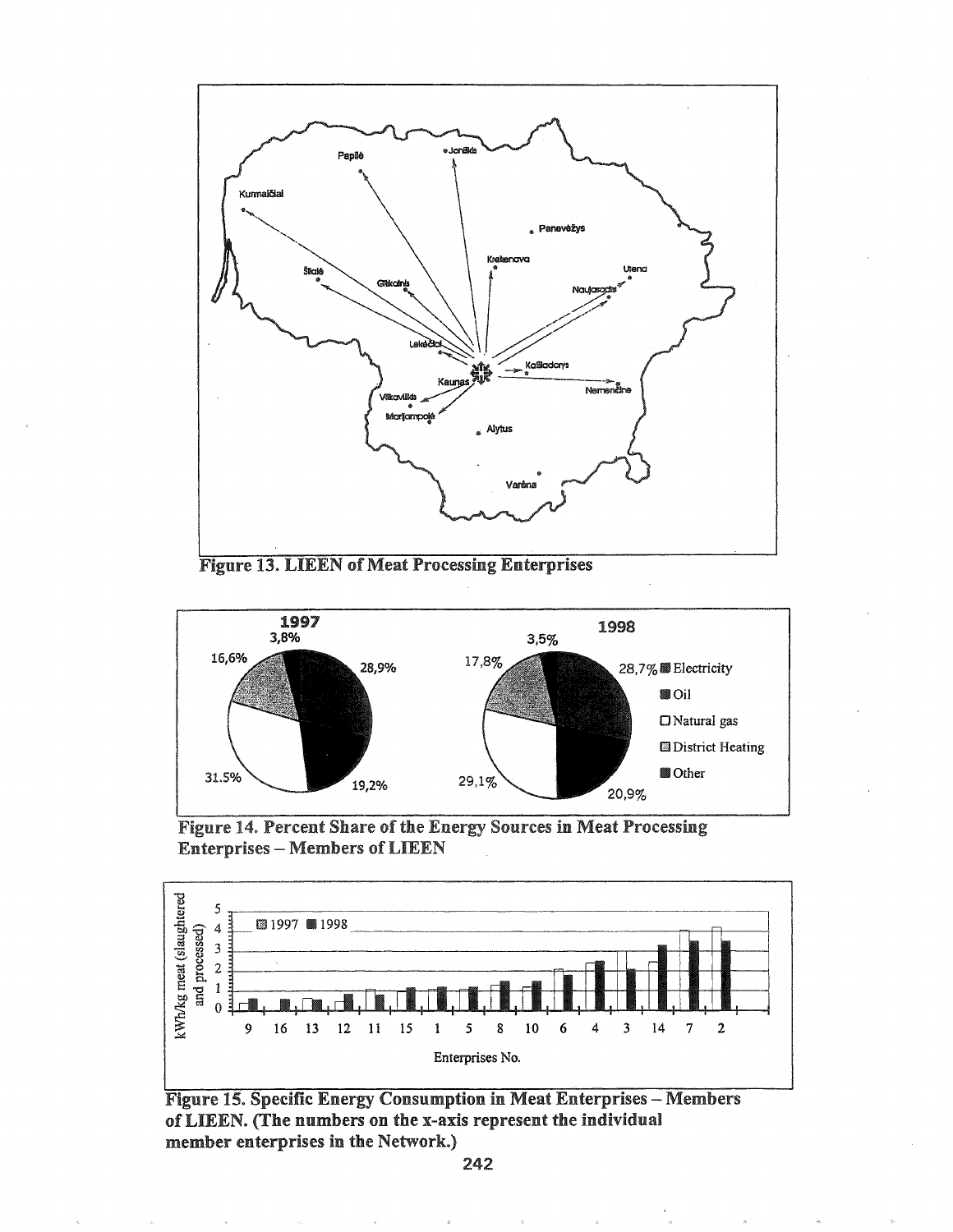# Conclusions

- 1. The reconstruction of Lithuanian energy sector to a free market conditions was followed by significant decrease of energy consumption in all branches of the economy. However, the energy intensity, which shows the efficiency of consumption of energy sources, remains one of the highest in Europe.
- 2. The analysis of energy consumption in industry showed, that the main attention must be paid to the biggest activity of Manufacturing industry - Manufacture of food products and beverages, as it covers almost one third of the total energy consumption ofindustry.
- 3. The- comparison of specific energy consumption in the Lithuanian and Norwegian industries, using same calculation methodology showed, that in Lithuanian bread and pastry, dairy and meat processing enterprises energy consumption per production unit is  $1,5 - 2,0$  times higher as in Norway.
- 4. On the basis of the energy audits carried out together with Danish auditors the saving potential for the Lithuanian industry has been estimated: electrical saving potential  $\sim$ 14% (manufacture of food products and beverages  $\sim$ 10%, manufacture of textiles  $\sim$ 15%); heat saving potential  $\sim$  21%.
- 5. It is necessary to continue energy auditing activity together with West experts. The knowledge on new industrial technologies must be extended. Specific energy consumption per production unit must be defined not only for manufacture of food products, but for other manufactures also. For the realization of mentioned aim - the activity of LIEEN must be supported and strengthened.

## References

- [DS] Department of Statistics. 1999. *Statistical yearbook of Lithuania*. Vilnius: Department of Statistics to the Government of the Republic of Lithuania.
- [DOS] Department of Statistics. 1999. *Energy balance 1997 1998*. Vilnius: Department of Statistics to the Government of the Republic of Lithuania.
- [DOS] Department of Statistics. 2000. *Statistical yearbook of Lithuania*. Vilnius: Department of Statistics to the Government of the Republic of Lithuania.
- Gaigalis, V., Zinevicius, F., Skema, R. 2000. "Lithuanian Industrial Energy Efficiency Network." 2000. In Proceedings of CTI Training Course for Eastern Europe. *Climate Technology and Energy Audit as a Tool for Improved energy Efficiency. ·26-29 September.* Estonia
- [IFE] Institute for Energy Technology. 1997. *Industrial Energy Efficiency Network in Norway*. NVE's operating agent - Industrial sector: Institute for Energy Technology.
- Institute for Energy Technologys 1998. *Norwegian Industrial Energy Efficiency Network*. NVE's operating agent - Industrial sector: Institute for Energy Technology.